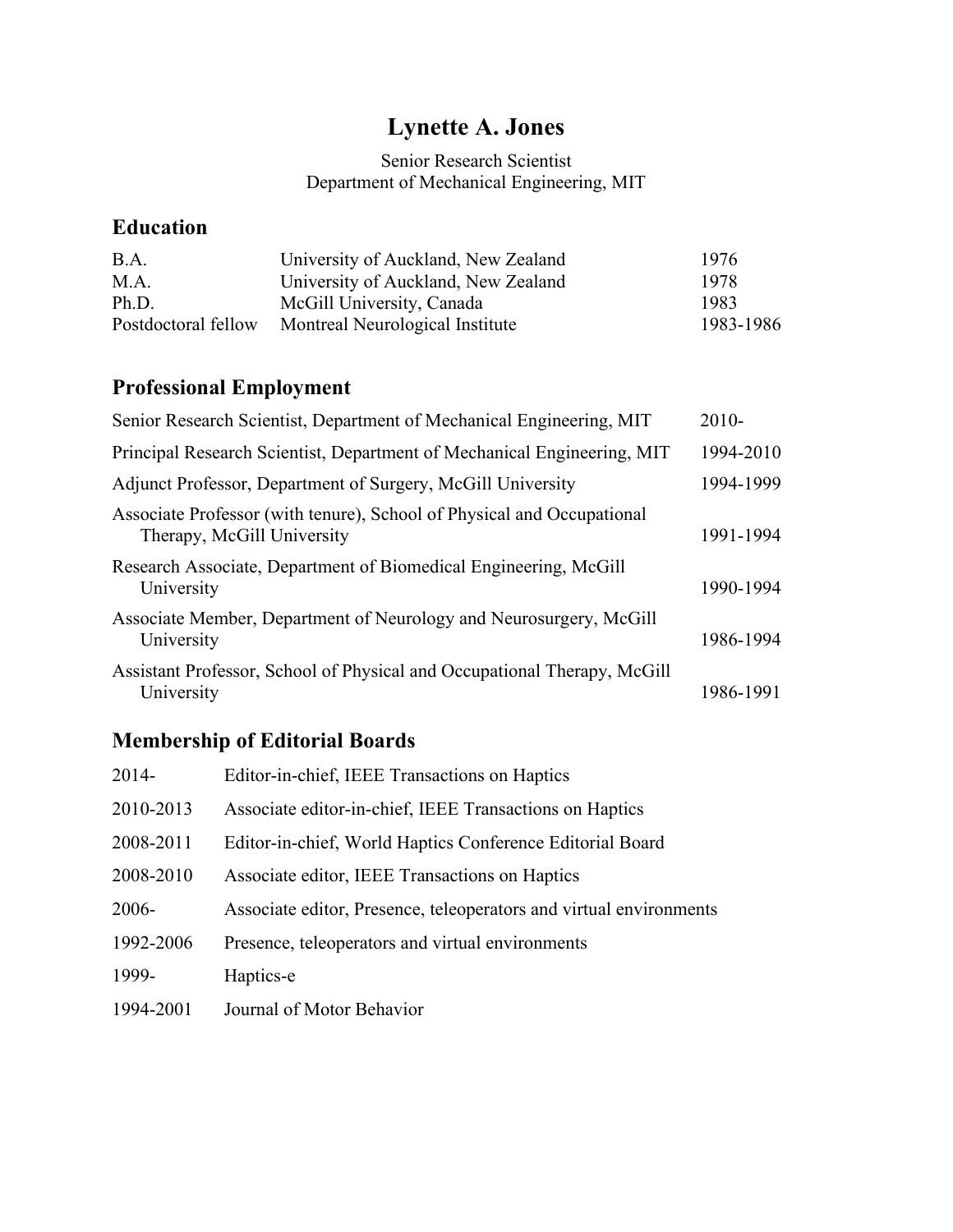## **Membership of Conference Committees**

| 2019      | Chair, Awards Committee, World Haptics Conference                                                                                 |
|-----------|-----------------------------------------------------------------------------------------------------------------------------------|
| 2017      | Awards Committee, World Haptics Conference                                                                                        |
| 2017      | Conference Editorial Board, World Haptics Conference                                                                              |
| 2016      | <b>Advisory Board, Asia Haptics</b>                                                                                               |
| 2016      | Awards Committee, Eurohaptics                                                                                                     |
| 2016      | Awards Committee, IEEE Haptics Symposium                                                                                          |
| 2014      | International Advisory Committee, Eurohaptics                                                                                     |
| 2013      | Chair, Awards Committee, World Haptics Conference                                                                                 |
| 2007-2012 | International Program Committee, Eurohaptics                                                                                      |
| 2007-2012 | Program Committee, IEEE Computer Society Symposium on Haptic Interfaces<br>for Virtual Environments and Teleoperator Systems      |
| 2006-2007 | Program Co-Chair, IEEE World Haptics Conference                                                                                   |
| 2005-2006 | Program Committee, Eurohaptics Conference                                                                                         |
| 2004-2005 | Program Co-Chair, IEEE World Haptics Conferenc                                                                                    |
| 2002-2004 | Program Committee, IEEE Computer Society Symposium on Haptic Interfaces<br>for Virtual Environments and Teleoperator Systems      |
| 2001-2002 | Symposium co-organizer, IEEE Computer Society Symposium on Haptic<br>Interfaces for Virtual Environments and Teleoperator Systems |
| 1998-2001 | Symposium co-organizer, ASME Haptic Interfaces for Virtual Environments and<br><b>Teleoperator Systems</b>                        |
|           |                                                                                                                                   |

### **Membership of National Committees**

- 1998-2002 Committee on Space Biology and Medicine, Space Studies Board, National Research Council
- 2001-2002 Task Group on the International Space Station, National Research Council

## **Membership of Professional Societies**

American Association for the Advancement of Science, Member

IEEE, Senior Member

Society for Neuroscience, Member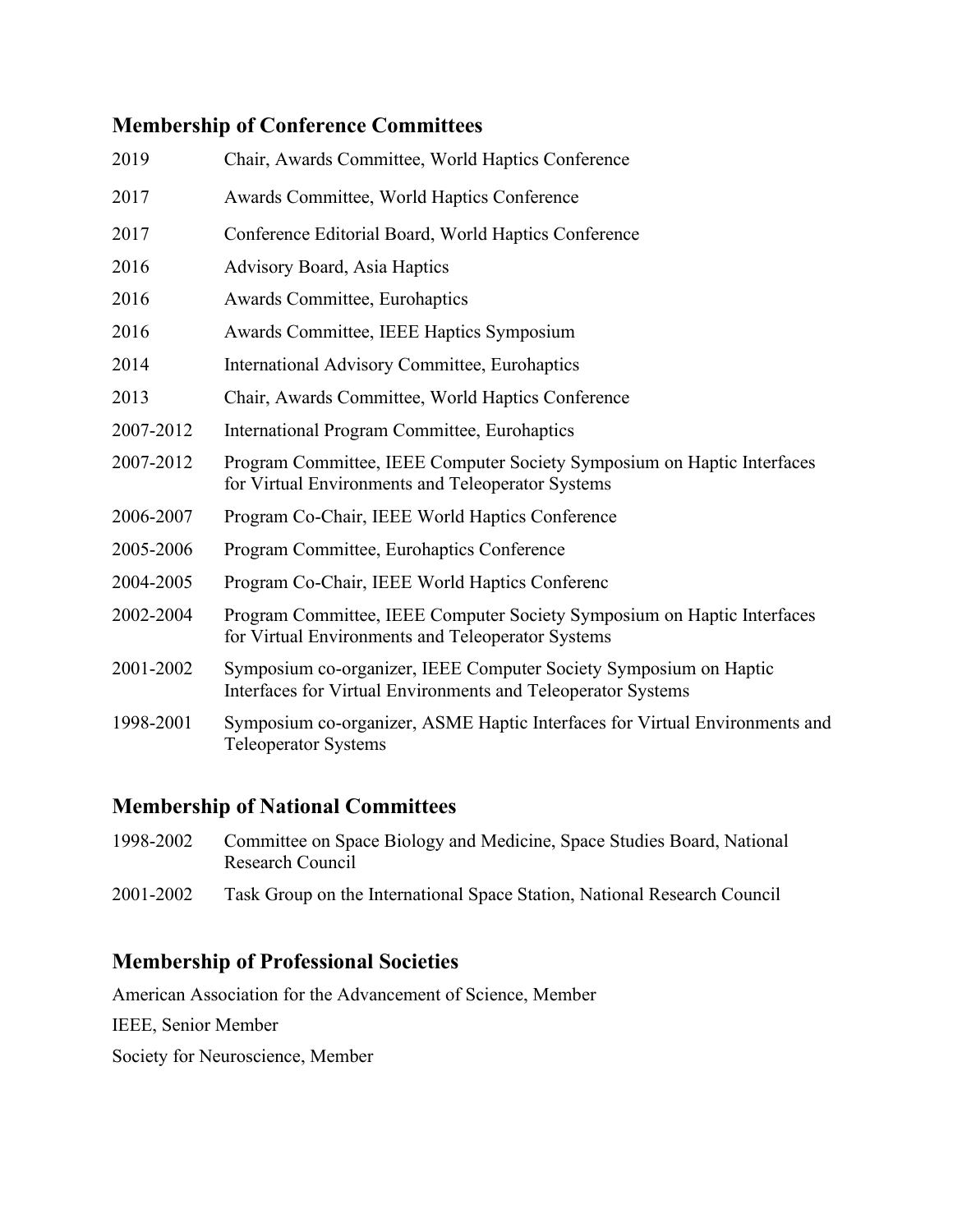#### **Recent Publications**

- Gaudeni, C., Meli, L., Jones, L.A. & Prattichizzo, D. (2019). Presenting surface features using a haptic ring: A psychophysical study on relocating vibrotactile feedback. **IEEE Transactions on Haptics, 12**, 428-437*.*
- Kajimoto, H. & Jones, L.A. (2019). Wearable tactile display based on thermal expansion of nichrome wire. **IEEE Transactions on Haptics, 12**, 257-268*.*
- Jones, L.A. & Singhal, A. (2019). Sensory interactions in cutaneous displays. **IEEE World Haptics Conference**, 545-550.
- Jones, L.A. (2018). **Haptics.** Cambridge, MA: MIT Press.
- Jones, L.A. & Singhal, A. (2018). Vibrotactile pattern identification in a multisensory display. In D. Prattichizzo, H. Shinoda, H.Z. Tan, E. Ruffaldi, & A. Frisoli (Eds.), LNCS10893, **Haptics: Science, Technology, and Applications,** 401-412.
- Jones, L.A. & Singhal, A. (2018). Perceptual dimensions of vibrotactile actuators. **IEEE Haptics Symposium**, 307-312
- Singhal, A. & Jones, L.A. (2018). Creating thermal icons A model-based approach. **ACM Transactions on Applied Perception**, **15**, Article 14 (22 pages).
- Rizzo, R., Musolino, A., & Jones, L.A. (2018). Shape recognition and localization using a magnetorheological-fluid haptic display. **IEEE Transactions on Haptics, 11,** 317-321.
- Parker, M., Jones, L.A., Hunter, I., Taberner, A., Nash, M. & Nielsen, P. (2017). Multidirectional *in vivo* characterization of skin using Wiener nonlinear stochastic system identification techniques. **Journal of Biomechanical Engineering***,* **139**, 011004-1-011004-11.
- Singhal, A. & Jones, L.A. (2017). Perceptual interactions in thermo-tactile displays. **IEEE World Haptics Conference,** 90-95.
- Singhal, A. & Jones, L.A. (2016). Space-time dependencies and thermal perception. In F. Bello, H. Kajimoto & Y. Visell (Eds.), LNCS 9774, **Haptics: Perception, Devices, Control and Applications,** 291-302.
- Singhal, A. & Jones, L.A. (2016). Space-time interactions and the perceived location of cold stimuli. **IEEE Haptics Symposium**, 92-97.
- Jones, L. A. (2016). Perspectives on the evolution of tactile, haptic and thermal displays. **Presence, 25***,* 247-252.
- Jones, L.A. (2016). Thermal touch. In T.J. Prescott et al. (Eds.), **Scholarpedia of Touch** (pp. 257- 262). Atlantis Press.
- Hogan, N.C., Taberner, A.J., Jones, L.A. and Hunter, I.W. (2015). Needle-free delivery of macromolecules through the skin using controllable jet injectors. **Expert Opinion on Drug Delivery,** 12 (10).